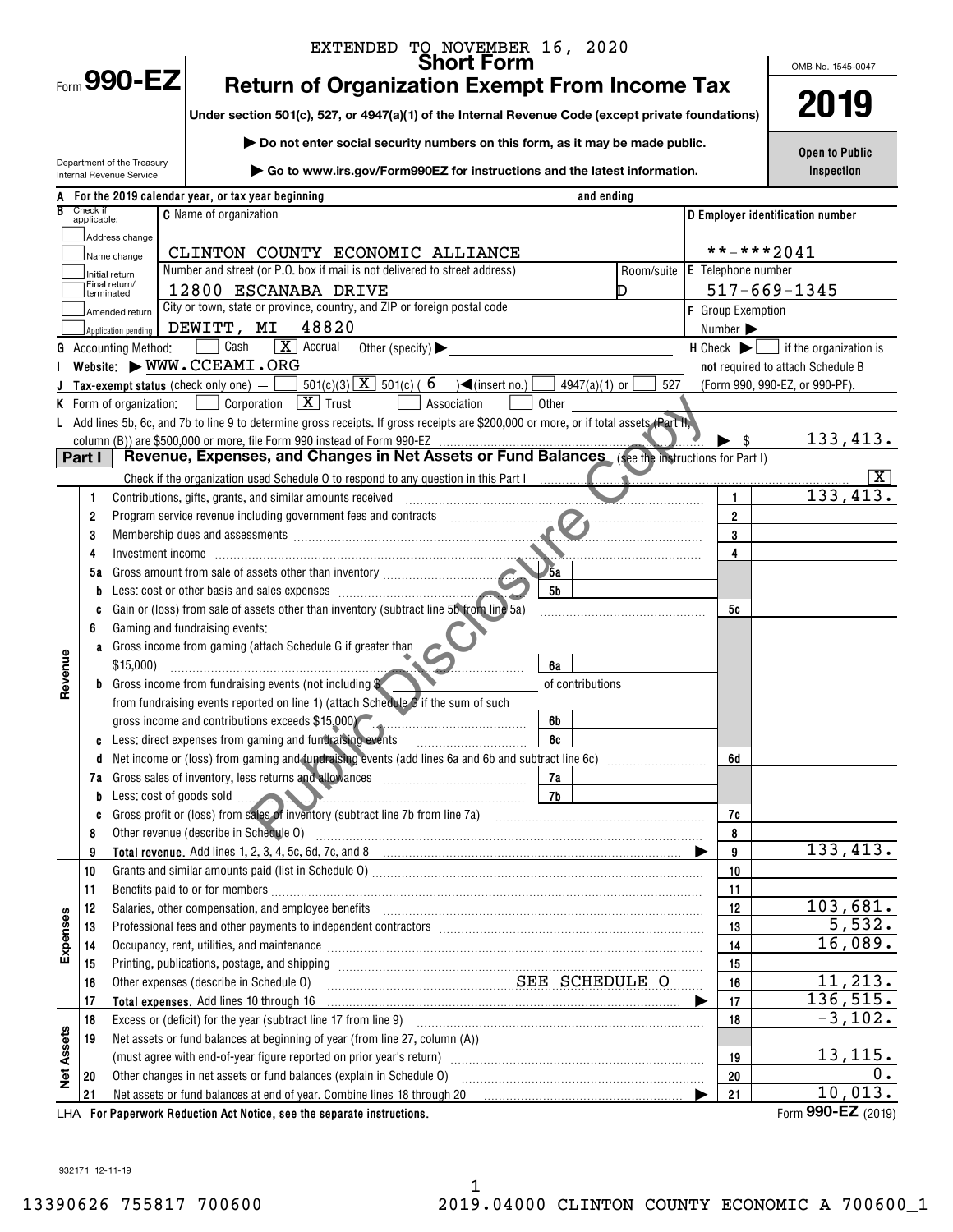|                                                                                                                                                                       | CLINTON COUNTY ECONOMIC ALLIANCE |                                       | **-***2041                                 | Page 2                                               |
|-----------------------------------------------------------------------------------------------------------------------------------------------------------------------|----------------------------------|---------------------------------------|--------------------------------------------|------------------------------------------------------|
| <b>Balance Sheets</b> (see the instructions for Part II)<br>Part II                                                                                                   |                                  |                                       |                                            |                                                      |
| Check if the organization used Schedule O to respond to any question in this Part II                                                                                  |                                  |                                       |                                            | $ \mathbf{X} $                                       |
|                                                                                                                                                                       |                                  | (A) Beginning of year                 |                                            | (B) End of year                                      |
| 22                                                                                                                                                                    |                                  | 16,937.                               | 22                                         | 23,763.                                              |
| 23<br>Land and buildings                                                                                                                                              |                                  |                                       | 23                                         |                                                      |
| 24                                                                                                                                                                    |                                  | 450.                                  | 24                                         | 450.                                                 |
| 25                                                                                                                                                                    |                                  | 17,387.                               | 25                                         | $\overline{24,213}$ .                                |
| Total assets<br>Total liabilities (describe in Schedule 0) SEE SCHEDULE O                                                                                             |                                  | 4,272.                                |                                            | 14,200.                                              |
| 26                                                                                                                                                                    |                                  | 13, 115.                              | 26                                         |                                                      |
| Net assets or fund balances (line 27 of column (B) must agree with line 21)<br>27<br>Statement of Program Service Accomplishments (see the instructions for Part III) |                                  |                                       | 27                                         | 10,013.                                              |
| Part III                                                                                                                                                              |                                  |                                       |                                            | <b>Expenses</b>                                      |
| Check if the organization used Schedule O to respond to any question in this Part III                                                                                 |                                  |                                       | $\overline{\text{X}}$                      | (Required for section<br>$501(c)(3)$ and $501(c)(4)$ |
| What is the organization's primary exempt purpose? SEE SCHEDULE O                                                                                                     |                                  |                                       |                                            | organizations; optional for                          |
| Describe the organization's program service accomplishments for each of its three largest program services, as measured by expenses. In a clear and concise           |                                  |                                       | others.)                                   |                                                      |
| manner, describe the services provided, the number of persons benefited, and other relevant information for each program title.                                       |                                  |                                       |                                            |                                                      |
| 28 SEE SCHEDULE O                                                                                                                                                     |                                  |                                       |                                            |                                                      |
|                                                                                                                                                                       |                                  |                                       |                                            |                                                      |
|                                                                                                                                                                       |                                  |                                       |                                            |                                                      |
| (Grants \$<br>) If this amount includes foreign grants, check here                                                                                                    |                                  |                                       | 28a                                        |                                                      |
| SEE SCHEDULE O<br>29                                                                                                                                                  |                                  |                                       |                                            |                                                      |
|                                                                                                                                                                       |                                  |                                       |                                            |                                                      |
|                                                                                                                                                                       |                                  |                                       |                                            |                                                      |
|                                                                                                                                                                       |                                  |                                       |                                            |                                                      |
| (Grants \$<br>) If this amount includes foreign grants, check here                                                                                                    |                                  |                                       | 29a                                        |                                                      |
| SEE SCHEDULE O<br>30                                                                                                                                                  |                                  |                                       |                                            |                                                      |
|                                                                                                                                                                       |                                  |                                       |                                            |                                                      |
|                                                                                                                                                                       |                                  |                                       |                                            |                                                      |
| ) If this amount includes foreign grants, check here<br>(Grants \$                                                                                                    |                                  |                                       | 30a                                        |                                                      |
| 31 Other program services (describe in Schedule O)                                                                                                                    |                                  |                                       |                                            |                                                      |
| ) If this amount includes foreign grants, check here<br>(Grants \$                                                                                                    |                                  |                                       | 31a                                        |                                                      |
| 32 Total program service expenses (add lines 28a through 31a)                                                                                                         |                                  |                                       | 32                                         |                                                      |
| Part IV   List of Officers, Directors, Trustees, and Key Employees (Iist each one even if not compensated - see the instructions for Part IV)                         |                                  |                                       |                                            |                                                      |
| Check if the organization used Schedule O to respond to any question in this Part IV                                                                                  |                                  |                                       |                                            | $\overline{\mathbf{x}}$                              |
|                                                                                                                                                                       |                                  |                                       |                                            |                                                      |
|                                                                                                                                                                       |                                  |                                       |                                            |                                                      |
|                                                                                                                                                                       | (b) Average hours                | (C) Reportable                        | $(d)$ Health benefits,<br>contributions to | (e) Estimated                                        |
| (a) Name and title                                                                                                                                                    | per week devoted to              | compensation (Forms<br>W-2/1099-MISC) | employee benefit<br>plans, and deferred    | amount of other                                      |
|                                                                                                                                                                       | position                         | (if not paid, enter -0-)              | compensation                               | compensation                                         |
| NICK BANCROFT                                                                                                                                                         |                                  |                                       |                                            |                                                      |
| <b>TRUSTEE</b>                                                                                                                                                        | 1.00                             | 0.                                    | 0.                                         | $0$ .                                                |
| PATRICIA BARNAS                                                                                                                                                       |                                  |                                       |                                            |                                                      |
| <b>TRUSTEE</b>                                                                                                                                                        | 1.00                             | $0$ .                                 | $0$ .                                      |                                                      |
|                                                                                                                                                                       |                                  |                                       |                                            | 0.                                                   |
| MIKE BILLS                                                                                                                                                            |                                  |                                       |                                            |                                                      |
| <b>TRUSTEE</b>                                                                                                                                                        | 1.00                             | 1,200.                                | 0.                                         | $0_{.}$                                              |
| BETH DAUGHERTY                                                                                                                                                        |                                  |                                       |                                            |                                                      |
| <b>TRUSTEE</b>                                                                                                                                                        | 1.00                             | $\mathbf 0$ .                         | $0$ .                                      | $\mathbf 0$ .                                        |
| CHARLES HAUSER                                                                                                                                                        |                                  |                                       |                                            |                                                      |
| <b>TRUSTEE</b>                                                                                                                                                        | 1.00                             | $\mathbf 0$ .                         | $0$ .                                      | $\mathbf 0$ .                                        |
| KAREN HILDEBRANT                                                                                                                                                      |                                  |                                       |                                            |                                                      |
| <b>TRUSTEE</b>                                                                                                                                                        | 1.00                             | $\mathbf 0$ .                         | $\mathbf 0$ .                              | $\pmb{0}$ .                                          |
| JESSICA CHANT-SMITH                                                                                                                                                   |                                  |                                       |                                            |                                                      |
| <b>TRUSTEE</b>                                                                                                                                                        | 1.00                             | $\mathbf 0$ .                         | $0$ .                                      |                                                      |
|                                                                                                                                                                       |                                  |                                       |                                            | $\mathbf 0$ .                                        |
| DAN COSS                                                                                                                                                              |                                  |                                       |                                            |                                                      |
| <b>TRUSTEE</b>                                                                                                                                                        | 1.00                             | $\mathbf 0$ .                         | $\mathbf 0$ .                              | $\pmb{0}$ .                                          |
| <b>BRUCE DELONG</b>                                                                                                                                                   |                                  |                                       |                                            |                                                      |
| <b>TRUSTEE</b>                                                                                                                                                        | 1.00                             | $\mathbf 0$ .                         | 0.                                         | $\mathbf 0$ .                                        |
| JOEL HONAMAN                                                                                                                                                          |                                  |                                       |                                            |                                                      |
| <b>TRUSTEE</b>                                                                                                                                                        | 1.00                             | $\mathbf 0$ .                         | $\mathbf 0$ .                              | $\mathbf 0$ .                                        |
| KURT HANUS                                                                                                                                                            |                                  |                                       |                                            |                                                      |
| <b>TRUSTEE</b>                                                                                                                                                        | 1.00                             | $0$ .                                 | $0$ .                                      | 0.                                                   |
| BRIAN HOLLAND                                                                                                                                                         |                                  |                                       |                                            |                                                      |
| <b>TRUSTEE</b>                                                                                                                                                        | 1.00                             | $\mathbf 0$ .                         | $0$ .                                      | 0.                                                   |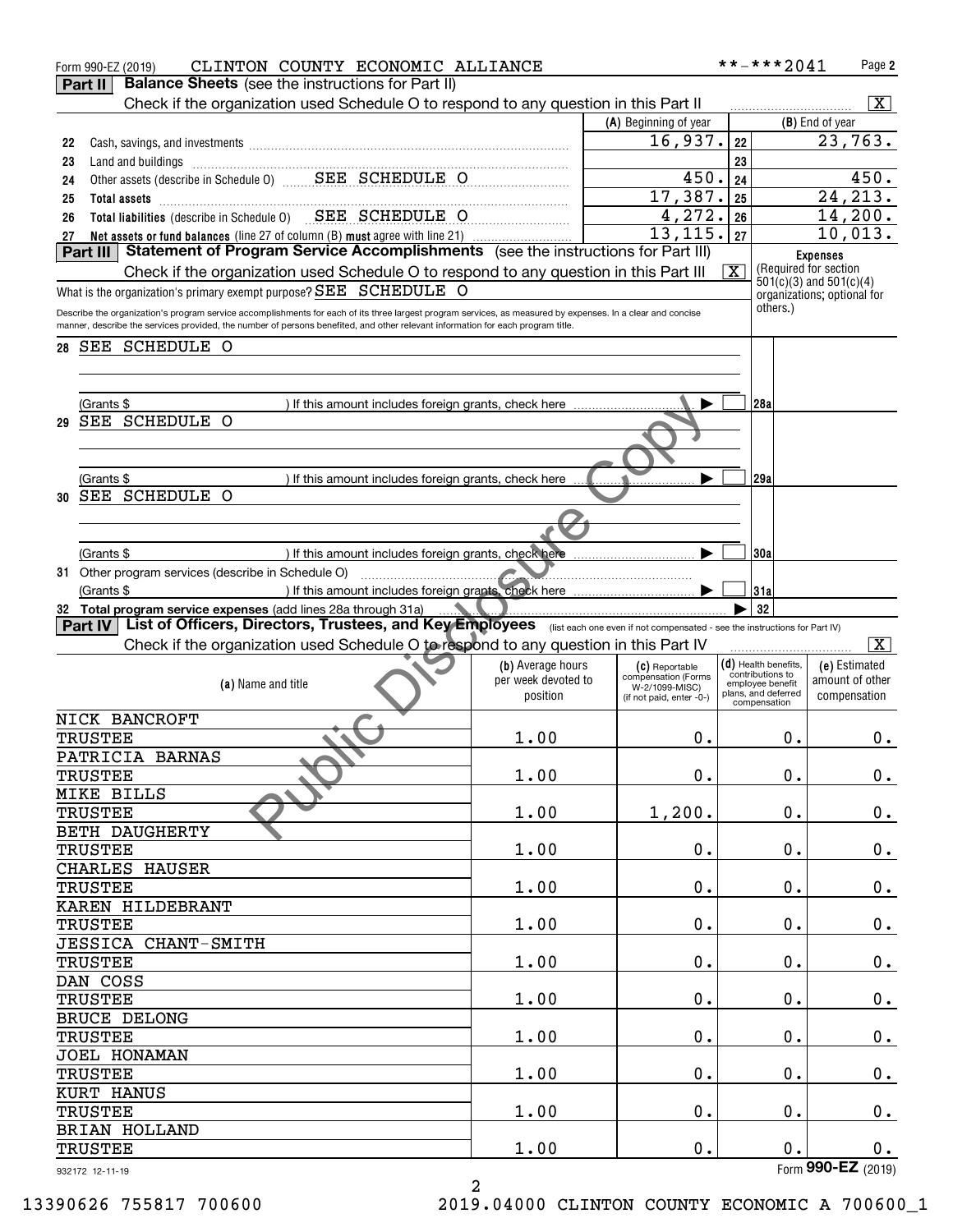|    | **-***2041<br>CLINTON COUNTY ECONOMIC ALLIANCE<br>Form 990-EZ (2019)                                                                                                                                                                                               |                    |        | Page 3 |
|----|--------------------------------------------------------------------------------------------------------------------------------------------------------------------------------------------------------------------------------------------------------------------|--------------------|--------|--------|
|    | Other Information (Note the Schedule A and personal benefit contract statement requirements in the<br><b>Part V</b>                                                                                                                                                |                    |        |        |
|    | instructions for Part V.) Check if the organization used Sch. O to respond to any question in this Part V                                                                                                                                                          |                    |        |        |
|    |                                                                                                                                                                                                                                                                    |                    |        | Yes No |
| 33 | Did the organization engage in any significant activity not previously reported to the IRS? If "Yes," provide a detailed description of each                                                                                                                       |                    |        |        |
|    | activity in Schedule O                                                                                                                                                                                                                                             | 33                 |        | x      |
| 34 | Were any significant changes made to the organizing or governing documents? If "Yes," attach a conformed copy of the amended                                                                                                                                       |                    |        |        |
|    | documents if they reflect a change to the organization's name. Otherwise, explain the change on Schedule O. See instructions                                                                                                                                       | 34                 |        | x      |
|    | 35a Did the organization have unrelated business gross income of \$1,000 or more during the year from business activities (such as those reported                                                                                                                  |                    |        |        |
|    |                                                                                                                                                                                                                                                                    | 35a                |        | x      |
|    |                                                                                                                                                                                                                                                                    | 35 <sub>b</sub>    | N/R    |        |
|    | c Was the organization a section 501(c)(4), 501(c)(5), or 501(c)(6) organization subject to section 6033(e) notice, reporting, and proxy tax                                                                                                                       |                    |        |        |
|    |                                                                                                                                                                                                                                                                    | 35c                |        | x      |
| 36 | Did the organization undergo a liquidation, dissolution, termination, or significant disposition of net assets during the year? If "Yes,"                                                                                                                          |                    |        |        |
|    |                                                                                                                                                                                                                                                                    | 36                 |        | x      |
|    | $0$ .<br>37a Enter amount of political expenditures, direct or indirect, as described in the instructions $\Box$ $\Box$ $\Box$                                                                                                                                     |                    |        |        |
|    |                                                                                                                                                                                                                                                                    | 37 <sub>b</sub>    |        | x      |
|    | 38a Did the organization borrow from, or make any loans to, any officer, director, trustee, or key employee; or were any such loans made                                                                                                                           |                    |        |        |
|    |                                                                                                                                                                                                                                                                    | 38a                |        | x      |
|    | N/A<br>38b<br><b>b</b> If "Yes," complete Schedule L, Part II, and enter the total amount involved <i>manumerane complete</i> Schedule L, Part II, and enter the total amount involved                                                                             |                    |        |        |
| 39 | Section 501(c)(7) organizations. Enter:                                                                                                                                                                                                                            |                    |        |        |
|    | 39a<br>N/A<br>a Initiation fees and capital contributions included on line 9 [11] manuscriptions and capital contributions included on line 9                                                                                                                      |                    |        |        |
|    | 39 <sub>b</sub><br>N/A<br><b>b</b> Gross receipts, included on line 9, for public use of club facilities <b>conserved</b> contains the contact of the set of the set of the set of the set of the set of the set of the set of the set of the set of the set of th |                    |        |        |
|    | 40a Section 501(c)(3) organizations. Enter amount of tax imposed on the organization during the year under:                                                                                                                                                        |                    |        |        |
|    | section 4911 $\triangleright$ $N/A$ ; section 4912 $\triangleright$ $N/A$ ; section 4955 $\triangleright$<br>N/A                                                                                                                                                   |                    |        |        |
|    | <b>b</b> Section 501(c)(3), 501(c)(4), and 501(c)(29) organizations. Did the organization engage in any section 4958 excess benefit                                                                                                                                |                    |        |        |
|    | transaction during the year, or did it engage in an excess benefit transaction in a prior year that has not been reported on any                                                                                                                                   |                    |        |        |
|    | of its prior Forms 990 or 990-EZ? If "Yes," complete Schedule L, Part I                                                                                                                                                                                            | 40b                | N/R    |        |
|    | c Section $501(c)(3)$ , $501(c)(4)$ , and $501(c)(29)$ organizations. Enter amount of tax imposed on                                                                                                                                                               |                    |        |        |
|    | N/A<br>organization managers or disqualified persons during the year under sections 4912, 4955, and 4958<br>.                                                                                                                                                      |                    |        |        |
|    | d Section 501(c)(3), 501(c)(4), and 501(c)(29) organizations. Enter amount of tax on line 40c reimbursed                                                                                                                                                           |                    |        |        |
|    | N/A<br>by the organization <i>manufacture contained a series</i> of the organization                                                                                                                                                                               |                    |        |        |
|    | e All organizations. At any time during the tax year, was the organization a party to a prohibited tax shelter                                                                                                                                                     |                    |        |        |
|    | transaction? If "Yes," complete Form 8886-T<br>$\sim$                                                                                                                                                                                                              | 40e                |        | x      |
|    | 41 List the states with which a copy of this return is filed $\blacktriangleright \blacksquare \text{NQNE}$                                                                                                                                                        |                    |        |        |
|    | Telephone no. $\triangleright$ 517-669-1345<br>42a The organization's books are in care of $\triangleright$ DRU MITCHELL                                                                                                                                           |                    |        |        |
|    | $ZIP + 4$ $\triangleright$ 48820<br>Located at > 12800 ESCANABA DRIVE, SUITE D, DEWITT, MI                                                                                                                                                                         |                    |        |        |
|    | <b>b</b> At any time during the calendar year, did the organization have an interest in or a signature or other authority                                                                                                                                          |                    |        |        |
|    | over a financial account in a foreign country (such as a bank account, securities account, or other financial                                                                                                                                                      |                    | Yes No |        |
|    | account)?                                                                                                                                                                                                                                                          | 42b                |        | x      |
|    | If "Yes," enter the name of the foreign country                                                                                                                                                                                                                    |                    |        |        |
|    | See the instructions for exceptions and filing requirements for FinCEN Form 114, Report of Foreign Bank and Financial Accounts (FBAR).                                                                                                                             |                    |        |        |
|    |                                                                                                                                                                                                                                                                    | 42c                |        | х      |
|    | If "Yes," enter the name of the foreign country                                                                                                                                                                                                                    |                    |        |        |
| 43 | and enter the amount of tax-exempt interest received or accrued during the tax year $\Box$ $\Box$ $\Box$ $\Box$                                                                                                                                                    | N/A                |        |        |
|    |                                                                                                                                                                                                                                                                    |                    |        |        |
|    |                                                                                                                                                                                                                                                                    |                    | Yes No |        |
|    | 44a Did the organization maintain any donor advised funds during the year? If "Yes," Form 990 must be completed instead of                                                                                                                                         |                    |        |        |
|    | Form 990-EZ                                                                                                                                                                                                                                                        | 44a                |        | х      |
|    | <b>b</b> Did the organization operate one or more hospital facilities during the year? If "Yes," Form 990 must be completed instead                                                                                                                                |                    |        |        |
|    |                                                                                                                                                                                                                                                                    | 44b                |        | х      |
|    |                                                                                                                                                                                                                                                                    | 44c                |        | Х      |
|    | d If "Yes" to line 44c, has the organization filed a Form 720 to report these payments? If "No," provide an explanation                                                                                                                                            |                    |        |        |
|    |                                                                                                                                                                                                                                                                    | 44d                |        |        |
|    |                                                                                                                                                                                                                                                                    | 45a                |        | x      |
|    | <b>b</b> Did the organization receive any payment from or engage in any transaction with a controlled entity within the meaning of section                                                                                                                         |                    |        |        |
|    |                                                                                                                                                                                                                                                                    | 45b                |        |        |
|    |                                                                                                                                                                                                                                                                    | Form 990-EZ (2019) |        |        |
|    |                                                                                                                                                                                                                                                                    |                    |        |        |

932173 12-11-19

3 13390626 755817 700600 2019.04000 CLINTON COUNTY ECONOMIC A 700600\_1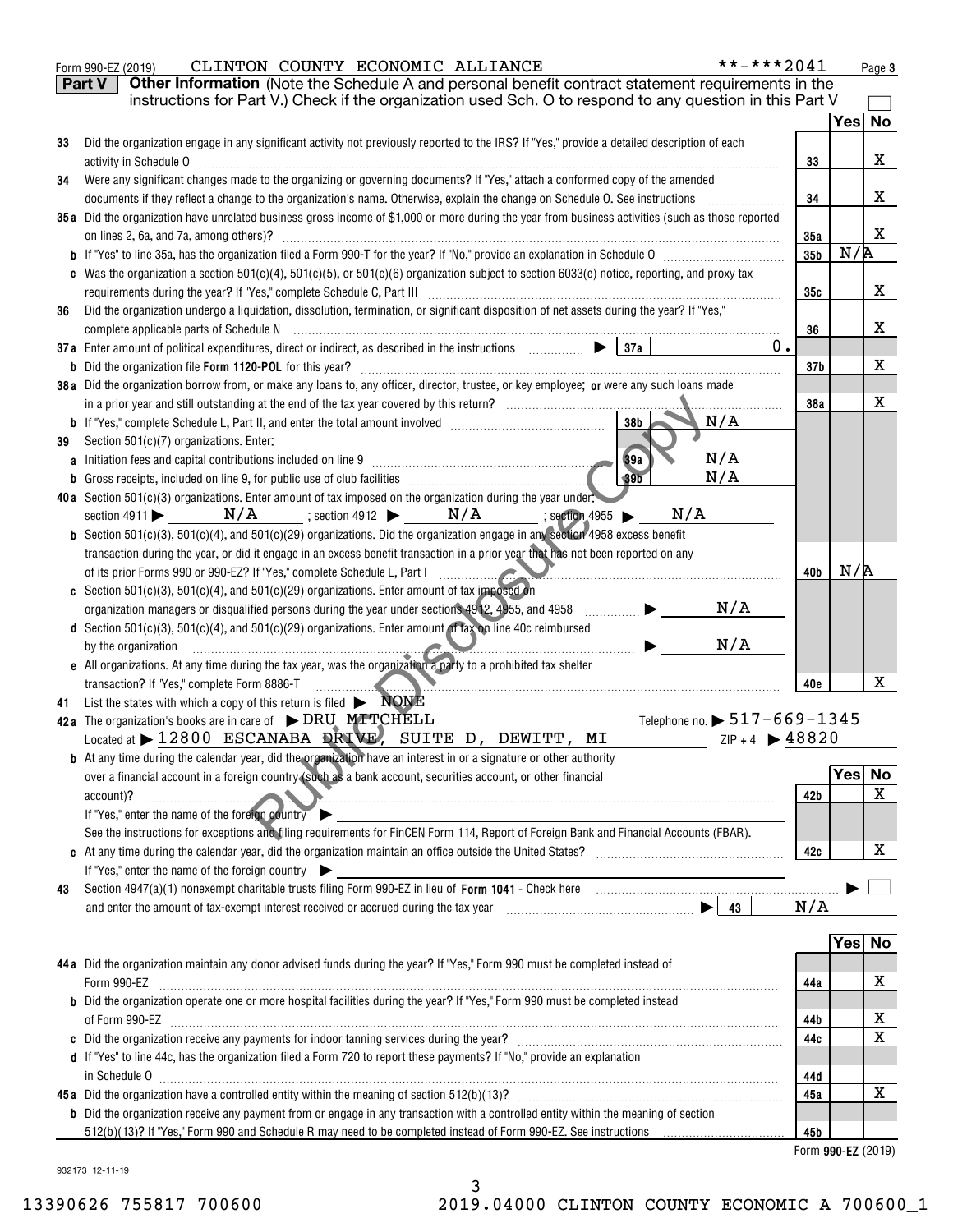|                     |                                                                                                                                                                                               |                               |                                          |                     |                                       |      |                                                                | Yes  No                                  |    |
|---------------------|-----------------------------------------------------------------------------------------------------------------------------------------------------------------------------------------------|-------------------------------|------------------------------------------|---------------------|---------------------------------------|------|----------------------------------------------------------------|------------------------------------------|----|
| 46                  | Did the organization engage, directly or indirectly, in political campaign activities on behalf of or in opposition to candidates for public office?<br>If "Yes," complete Schedule C, Part I |                               |                                          |                     |                                       |      |                                                                | 46                                       | x  |
| <b>Part VI</b>      | Section 501(c)(3) Organizations Only                                                                                                                                                          |                               |                                          |                     |                                       |      |                                                                |                                          |    |
|                     | All section 501(c)(3) organizations must answer questions 47-49b and 52, and complete the tables for lines 50 and 51.                                                                         |                               |                                          |                     |                                       |      |                                                                |                                          |    |
|                     |                                                                                                                                                                                               |                               |                                          |                     |                                       |      |                                                                |                                          |    |
| 47                  |                                                                                                                                                                                               |                               |                                          |                     |                                       |      |                                                                | Yes                                      | No |
| 48                  | Did the organization engage in lobbying activities or have a section 501(h) election in effect during the tax year? If "Yes," complete Sch. C, Part II                                        |                               |                                          |                     |                                       |      |                                                                | 47<br>48                                 |    |
| 49 a                | Did the organization make any transfers to an exempt non-charitable related organization?                                                                                                     |                               |                                          |                     |                                       |      |                                                                | 49a                                      |    |
|                     |                                                                                                                                                                                               |                               |                                          |                     |                                       |      |                                                                | 49b                                      |    |
| 50                  | Complete this table for the organization's five highest compensated employees (other than officers, directors, trustees, and key employees) who each received more                            |                               |                                          |                     |                                       |      |                                                                |                                          |    |
|                     | than \$100,000 of compensation from the organization. If there is none, enter "None."                                                                                                         |                               |                                          |                     |                                       |      |                                                                |                                          |    |
|                     | (a) Name and title of each employee                                                                                                                                                           |                               | (b) Average hours<br>per week devoted to |                     | (C) Reportable<br>compensation (Forms |      | $(d)$ Health benefits,<br>contributions to<br>employee benefit | (e) Estimated<br>amount of other         |    |
|                     | N/A                                                                                                                                                                                           |                               | position                                 |                     | W-2/1099-MISC)                        |      | plans, and deferred<br>compensation                            | compensation                             |    |
|                     |                                                                                                                                                                                               |                               |                                          |                     |                                       |      |                                                                |                                          |    |
|                     |                                                                                                                                                                                               |                               |                                          |                     |                                       |      |                                                                |                                          |    |
|                     |                                                                                                                                                                                               |                               |                                          |                     |                                       |      |                                                                |                                          |    |
|                     |                                                                                                                                                                                               |                               |                                          |                     |                                       |      |                                                                |                                          |    |
|                     |                                                                                                                                                                                               |                               |                                          |                     |                                       |      |                                                                |                                          |    |
|                     |                                                                                                                                                                                               |                               |                                          |                     |                                       |      |                                                                |                                          |    |
|                     |                                                                                                                                                                                               |                               |                                          |                     |                                       |      |                                                                |                                          |    |
|                     |                                                                                                                                                                                               |                               |                                          |                     |                                       |      |                                                                |                                          |    |
|                     |                                                                                                                                                                                               |                               |                                          |                     |                                       |      |                                                                |                                          |    |
|                     | (a) Name and business address of each independent contractor                                                                                                                                  |                               |                                          | (b) Type of service |                                       |      |                                                                | (c) Compensation                         |    |
|                     |                                                                                                                                                                                               |                               |                                          |                     |                                       |      |                                                                |                                          |    |
|                     |                                                                                                                                                                                               |                               |                                          |                     |                                       |      |                                                                |                                          |    |
|                     |                                                                                                                                                                                               |                               |                                          |                     |                                       |      |                                                                |                                          |    |
|                     |                                                                                                                                                                                               |                               |                                          |                     |                                       |      |                                                                |                                          |    |
|                     |                                                                                                                                                                                               |                               |                                          |                     |                                       |      |                                                                |                                          |    |
|                     | d Total number of other independent contractors each receiving over \$100,000                                                                                                                 |                               |                                          |                     |                                       |      |                                                                |                                          |    |
| 52                  | Did the organization complete Schedule A? Note: All section 501(c)(3) organizations must attach a                                                                                             |                               |                                          |                     |                                       |      |                                                                |                                          |    |
|                     | completed Schedule A                                                                                                                                                                          |                               |                                          |                     |                                       |      |                                                                | Yes                                      | No |
|                     | Under penalties of perjury, I declare that I have examined this return, including accompanying schedules and statements, and to the best of my knowledge and belief, it is                    |                               |                                          |                     |                                       |      |                                                                |                                          |    |
|                     | true, correct, and complete. Declaration of preparer (other than officer) is based on all information of which preparer has any knowledge.                                                    |                               |                                          |                     |                                       |      |                                                                |                                          |    |
| Sign<br><b>Here</b> | Signature of officer<br>DRU MITCHELL, PRESIDENT AND CEO<br>Type or print name and title                                                                                                       |                               |                                          |                     |                                       | Date |                                                                |                                          |    |
|                     | Print/Type preparer's name                                                                                                                                                                    | Preparer's signature          | Date                                     |                     | Check                                 | if   | PTIN                                                           |                                          |    |
| Paid                |                                                                                                                                                                                               |                               |                                          |                     | self-employed                         |      |                                                                |                                          |    |
| Preparer            | AMBER RATHBUN, CPA                                                                                                                                                                            | AMBER RATHBUN, $CPA 06/27/20$ |                                          |                     |                                       |      |                                                                | P01786612                                |    |
| <b>Use Only</b>     | Firm's name MANER                                                                                                                                                                             | COSTERISAN PC                 |                                          |                     | Firm's EIN                            |      | $\triangleright$ **-***7642                                    |                                          |    |
|                     | Firm's address > 2425 E. GRAND RIVER, SUITE 1                                                                                                                                                 |                               |                                          |                     | Phone no.                             |      |                                                                | $517 - 323 - 7500$                       |    |
|                     | LANSING, MI 48912-3291                                                                                                                                                                        |                               |                                          |                     |                                       |      |                                                                |                                          |    |
|                     |                                                                                                                                                                                               |                               |                                          |                     |                                       |      |                                                                |                                          |    |
|                     | May the IRS discuss this return with the preparer shown above? See instructions                                                                                                               |                               |                                          |                     |                                       |      |                                                                | $\overline{X}$ Yes<br>Form 990-EZ (2019) | No |

Form 990-EZ (2019) CLINTON COUNTY ECONOMIC ALLIANCE \* \* - \* \* \* 2 0 4 1 Page

932174 12-11-19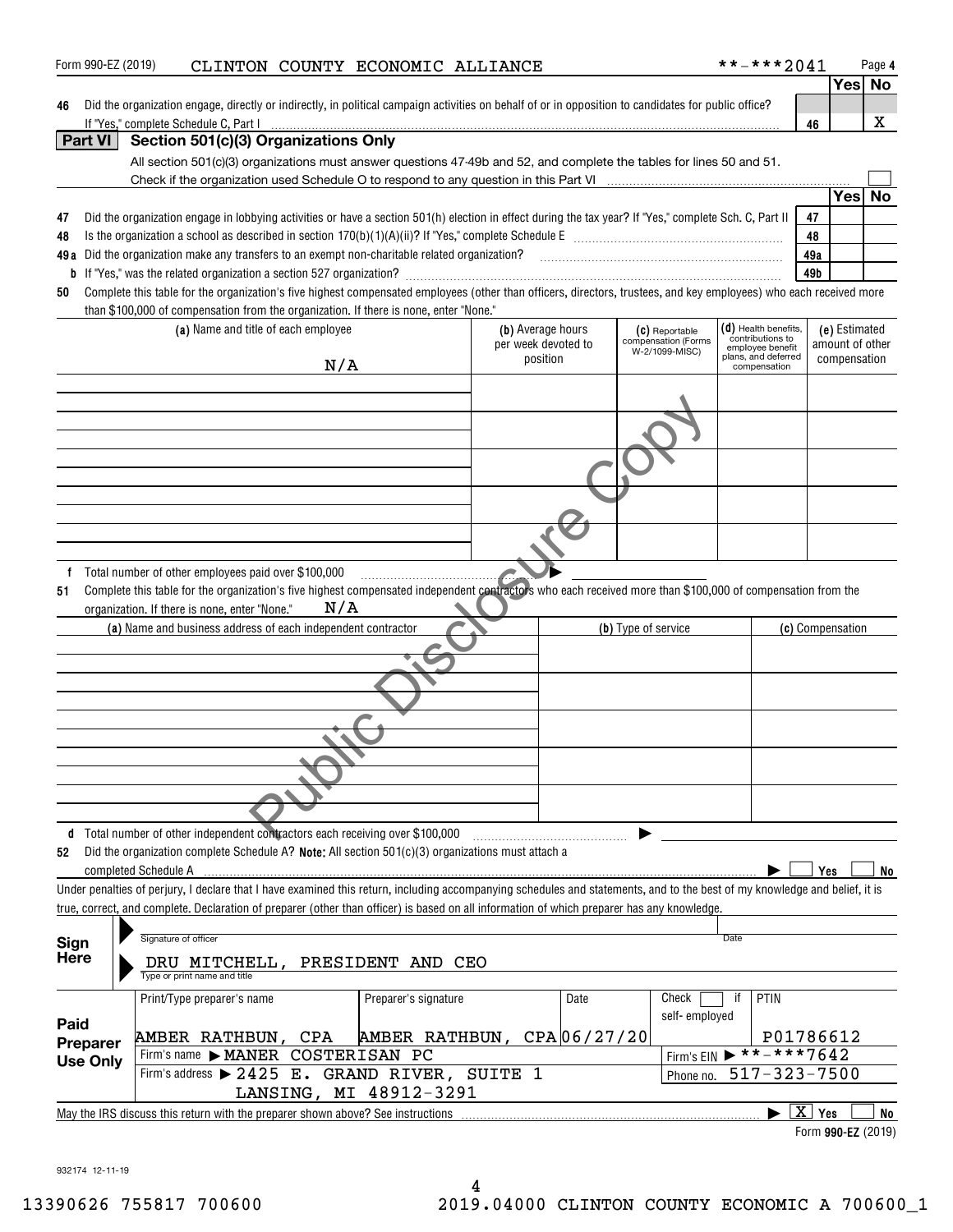Department of the Treasury Internal Revenue Service **(Form 990, 990-EZ, or 990-PF)**

Name of the organization

# **Schedule B Schedule of Contributors**

**| Attach to Form 990, Form 990-EZ, or Form 990-PF. | Go to www.irs.gov/Form990 for the latest information.** OMB No. 1545-0047

**2019**

**Employer identification number**

|                                                                                                                                                                                                                                                                                                                                                                                                                                                                                                           | CLINTON COUNTY ECONOMIC ALLIANCE                                                                                                                                                                                                                                                                                                                                                                                                                                                                                                                                                                                                                                                                                                                                                                           | **-***2041               |  |  |  |  |  |
|-----------------------------------------------------------------------------------------------------------------------------------------------------------------------------------------------------------------------------------------------------------------------------------------------------------------------------------------------------------------------------------------------------------------------------------------------------------------------------------------------------------|------------------------------------------------------------------------------------------------------------------------------------------------------------------------------------------------------------------------------------------------------------------------------------------------------------------------------------------------------------------------------------------------------------------------------------------------------------------------------------------------------------------------------------------------------------------------------------------------------------------------------------------------------------------------------------------------------------------------------------------------------------------------------------------------------------|--------------------------|--|--|--|--|--|
|                                                                                                                                                                                                                                                                                                                                                                                                                                                                                                           | Organization type (check one):                                                                                                                                                                                                                                                                                                                                                                                                                                                                                                                                                                                                                                                                                                                                                                             |                          |  |  |  |  |  |
| Filers of:                                                                                                                                                                                                                                                                                                                                                                                                                                                                                                | Section:                                                                                                                                                                                                                                                                                                                                                                                                                                                                                                                                                                                                                                                                                                                                                                                                   |                          |  |  |  |  |  |
| Form 990 or 990-EZ                                                                                                                                                                                                                                                                                                                                                                                                                                                                                        | $\boxed{\mathbf{X}}$ 501(c)( 6) (enter number) organization                                                                                                                                                                                                                                                                                                                                                                                                                                                                                                                                                                                                                                                                                                                                                |                          |  |  |  |  |  |
|                                                                                                                                                                                                                                                                                                                                                                                                                                                                                                           | $4947(a)(1)$ nonexempt charitable trust not treated as a private foundation                                                                                                                                                                                                                                                                                                                                                                                                                                                                                                                                                                                                                                                                                                                                |                          |  |  |  |  |  |
|                                                                                                                                                                                                                                                                                                                                                                                                                                                                                                           | 527 political organization                                                                                                                                                                                                                                                                                                                                                                                                                                                                                                                                                                                                                                                                                                                                                                                 |                          |  |  |  |  |  |
| Form 990-PF                                                                                                                                                                                                                                                                                                                                                                                                                                                                                               | 501(c)(3) exempt private foundation                                                                                                                                                                                                                                                                                                                                                                                                                                                                                                                                                                                                                                                                                                                                                                        |                          |  |  |  |  |  |
|                                                                                                                                                                                                                                                                                                                                                                                                                                                                                                           | 4947(a)(1) nonexempt charitable trust treated as a private foundation                                                                                                                                                                                                                                                                                                                                                                                                                                                                                                                                                                                                                                                                                                                                      |                          |  |  |  |  |  |
|                                                                                                                                                                                                                                                                                                                                                                                                                                                                                                           | 501(c)(3) taxable private foundation                                                                                                                                                                                                                                                                                                                                                                                                                                                                                                                                                                                                                                                                                                                                                                       |                          |  |  |  |  |  |
|                                                                                                                                                                                                                                                                                                                                                                                                                                                                                                           | Check if your organization is covered by the General Rule or a Special Rule.<br>Note: Only a section 501(c)(7), (8), or (10) organization can check boxes for both the General Rule and a Special Rule. See instructions.                                                                                                                                                                                                                                                                                                                                                                                                                                                                                                                                                                                  |                          |  |  |  |  |  |
| <b>General Rule</b>                                                                                                                                                                                                                                                                                                                                                                                                                                                                                       |                                                                                                                                                                                                                                                                                                                                                                                                                                                                                                                                                                                                                                                                                                                                                                                                            |                          |  |  |  |  |  |
| $\lfloor x \rfloor$                                                                                                                                                                                                                                                                                                                                                                                                                                                                                       | For an organization filing Form 990, 990-EZ, or 990-PF that received, during the year, contributions totaling \$5,000 or more (in money or<br>property) from any one contributor. Complete Parts I and II. See instructions for determining a contributor's total contributions.                                                                                                                                                                                                                                                                                                                                                                                                                                                                                                                           |                          |  |  |  |  |  |
| <b>Special Rules</b>                                                                                                                                                                                                                                                                                                                                                                                                                                                                                      |                                                                                                                                                                                                                                                                                                                                                                                                                                                                                                                                                                                                                                                                                                                                                                                                            |                          |  |  |  |  |  |
| For an organization described in section 501(c)(3) filing Form 990 or 990 EZ that met the 33 1/3% support test of the regulations under<br>sections 509(a)(1) and 170(b)(1)(A)(vi), that checked Schedule A (Form 990 or 990-EZ), Part II, line 13, 16a, or 16b, and that received from<br>any one contributor, during the year, total contributions of the greater of (1) \$5,000; or (2) 2% of the amount on (i) Form 990, Part VIII, line 1h;<br>or (ii) Form 990-EZ, line 1. Complete Parts I and II. |                                                                                                                                                                                                                                                                                                                                                                                                                                                                                                                                                                                                                                                                                                                                                                                                            |                          |  |  |  |  |  |
|                                                                                                                                                                                                                                                                                                                                                                                                                                                                                                           | For an organization described in section 501(c)(7), (8), or (10) filing Form 990 or 990-EZ that received from any one contributor, during the<br>year, total contributions of more than \$1,000 exclusively for religious, charitable, scientific, literary, or educational purposes, or for the<br>prevention of cruelty to children or animals. Complete Parts I, II, and III.                                                                                                                                                                                                                                                                                                                                                                                                                           |                          |  |  |  |  |  |
|                                                                                                                                                                                                                                                                                                                                                                                                                                                                                                           | For an organization described in section 501(c)(7), (8), or (10) filing Form 990 or 990-EZ that received from any one contributor, during the<br>year, contributions exclusively for religious, charitable, etc., purposes, but no such contributions totaled more than \$1,000. If this box<br>is checked, enter here the total contributions that were received during the year for an $exclusively$ religious, charitable, etc.,<br>purpose. Don't complete any of the parts unless the General Rule applies to this organization because it received nonexclusively<br>religious, charitable, etc., contributions totaling \$5,000 or more during the year manufactured in the vear manufactured with the vear manufactured with the vear manufactured with the vear manufactured with the vear manufa | $\blacktriangleright$ \$ |  |  |  |  |  |
|                                                                                                                                                                                                                                                                                                                                                                                                                                                                                                           | <b>Caution:</b> An organization that isn't covered by the General Rule and/or the Special Rules doesn't file Schedule B (Form 990, 990-EZ, or 990-PF),<br>but it <b>must</b> answer "No" on Part IV, line 2, of its Form 990; or check the box on line H of its Form 990-EZ or on its Form 990-PF, Part I, line 2, to<br>certify that it doesn't meet the filing requirements of Schedule B (Form 990, 990-EZ, or 990-PF).                                                                                                                                                                                                                                                                                                                                                                                 |                          |  |  |  |  |  |

**For Paperwork Reduction Act Notice, see the instructions for Form 990, 990-EZ, or 990-PF. Schedule B (Form 990, 990-EZ, or 990-PF) (2019)** LHA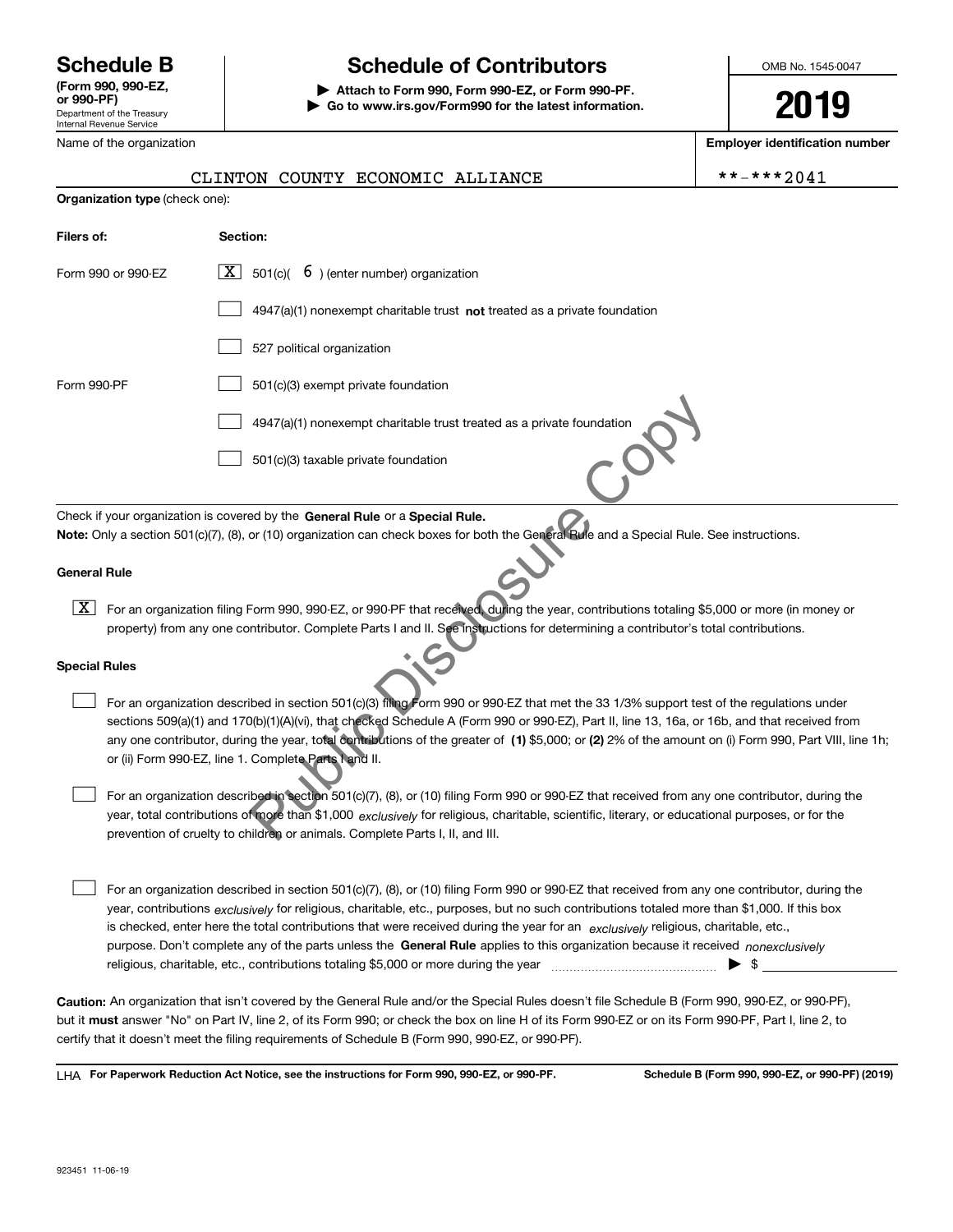**Employer identification number**

**(d)**

 $|X|$  $\mathcal{L}^{\text{max}}$  $\mathcal{L}^{\text{max}}$ 

 $\boxed{\text{X}}$  $\mathcal{L}^{\text{max}}$  $\mathcal{L}^{\text{max}}$ 

 $|X|$  $\mathcal{L}^{\text{max}}$  $\mathcal{L}^{\text{max}}$ 

 $\boxed{\text{X}}$  $\mathcal{L}^{\text{max}}$  $\mathcal{L}^{\text{max}}$ 

**(d)**

**(d)**

**(d)**

**(a)No.(b)Name, address, and ZIP + 4 (c)Total contributions Type of contribution PersonPayrollNoncash (a)No.(b)Name, address, and ZIP + 4 (c)Total contributions Type of contribution PersonPayrollNoncash (a)No.(b)Name, address, and ZIP + 4 (c)Total contributions Type of contribution PersonPayrollNoncash (a) No.(b) Name, address, and ZIP (c) Total contributions Type of contribution PersonPayrollNoncash** Schedule B (Form 990, 990-EZ, or 990-PF) (2019) **Page 2** Page 1 and 2011 **Page 2** Page 2 **Page 2** Page 1 and 2011 **Page 2** Name of organization Contributors (see instructions). Use duplicate copies of Part I if additional space is needed. \$(Complete Part II for noncash contributions.) \$(Complete Part II for noncash contributions.) \$(Complete Part II for noncash contributions.) \$(Complete Part II for noncash contributions.) **2** Chedule B (Form 990, 990-EZ, or 990-PF) (2019)<br> **2Part I 2Part I COUNTY ECONOMIC ALLIANCE**<br> **2Part I Contributors** (see instructions). Use duplicate copies of Part I if additional space is needed.  $1 \mid N/A$  Person X 15,000. N/A  $2 \mid N/A$  Person X 12,000. N/A  $3 \mid N/A$  Person X 20,000. N/A 4 N/A Person X 7,500. N/A CLINTON COUNTY ECONOMIC ALLIANCE \*\*-\*\*\*2041 Name, address, and ZIP + 4<br>
Name, address, and ZIP + 4<br>
(b)<br>
Name, address, and ZIP + 4<br>
(c)<br>
Total contributions<br>
Total contributions<br>
S<br>
Total contributions<br>
S<br>
Total contributions<br>
S<br>
Total contributions<br>
S<br>
Total contr

| (a) | (b)                          | (c)                        | (d)                                                                                     |
|-----|------------------------------|----------------------------|-----------------------------------------------------------------------------------------|
| No. | Name, address, and $ZIP + 4$ | <b>Total contributions</b> | Type of contribution                                                                    |
|     |                              | \$                         | Person<br>Payroll<br><b>Noncash</b><br>(Complete Part II for<br>noncash contributions.) |
| (a) | (b)                          | (c)                        | (d)                                                                                     |
| No. | Name, address, and ZIP + 4   | <b>Total contributions</b> | Type of contribution                                                                    |
|     |                              | \$                         | Person<br>Payroll<br><b>Noncash</b><br>(Complete Part II for<br>noncash contributions.) |

#### 923452 11-06-19 **Schedule B (Form 990, 990-EZ, or 990-PF) (2019)**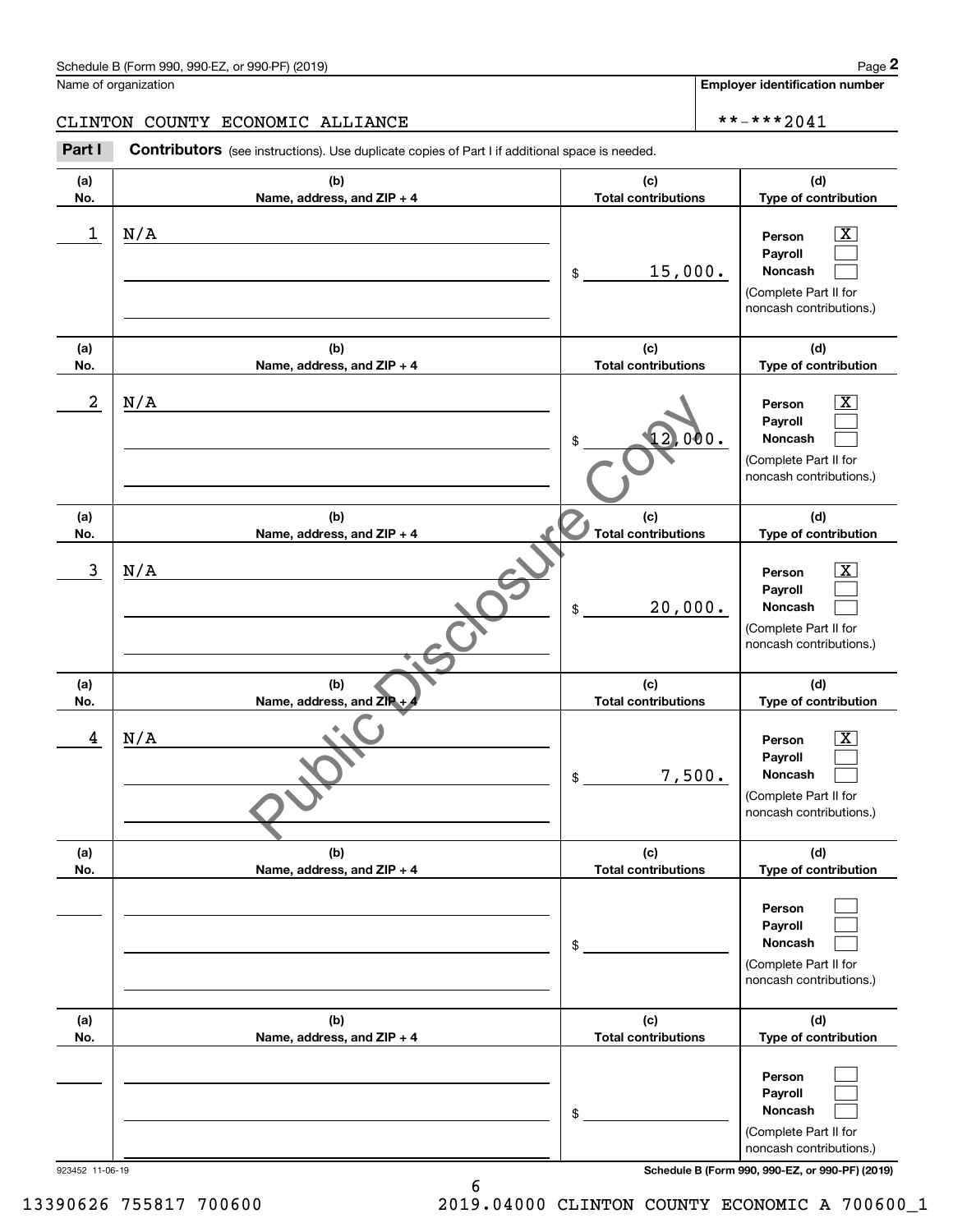|                              | Schedule B (Form 990, 990-EZ, or 990-PF) (2019)                                                     |                                                 | Page 3                                          |
|------------------------------|-----------------------------------------------------------------------------------------------------|-------------------------------------------------|-------------------------------------------------|
|                              | Name of organization                                                                                |                                                 | <b>Employer identification number</b>           |
|                              | CLINTON COUNTY ECONOMIC ALLIANCE                                                                    |                                                 | **-***2041                                      |
| Part II                      | Noncash Property (see instructions). Use duplicate copies of Part II if additional space is needed. |                                                 |                                                 |
| (a)<br>No.<br>from<br>Part I | (b)<br>Description of noncash property given                                                        | (c)<br>FMV (or estimate)<br>(See instructions.) | (d)<br>Date received                            |
|                              |                                                                                                     | \$                                              |                                                 |
| (a)<br>No.<br>from<br>Part I | (b)<br>Description of noncash property given                                                        | (c)<br>FMV (or estimate)<br>(See instructions.) | (d)<br>Date received                            |
|                              |                                                                                                     | \$                                              |                                                 |
| (a)<br>No.<br>from<br>Part I | (b)<br>Description of noncash property given                                                        | (c)<br>FMV (or estimate)<br>(See instructions.) | (d)<br>Date received                            |
|                              |                                                                                                     | \$                                              |                                                 |
| (a)<br>No.<br>from<br>Part I | (b)<br>Description of noncash property given                                                        | (c)<br>FMV (or estimate)<br>(See instructions.) | (d)<br>Date received                            |
|                              |                                                                                                     | \$                                              |                                                 |
| (a)<br>No.<br>from<br>Part I | (b)<br>Description of noncash property given                                                        | (c)<br>FMV (or estimate)<br>(See instructions.) | (d)<br>Date received                            |
|                              |                                                                                                     | \$                                              |                                                 |
| (a)<br>No.<br>from<br>Part I | (b)<br>Description of noncash property given                                                        | (c)<br>FMV (or estimate)<br>(See instructions.) | (d)<br>Date received                            |
|                              |                                                                                                     | \$                                              |                                                 |
| 923453 11-06-19              |                                                                                                     |                                                 | Schedule B (Form 990, 990-EZ, or 990-PF) (2019) |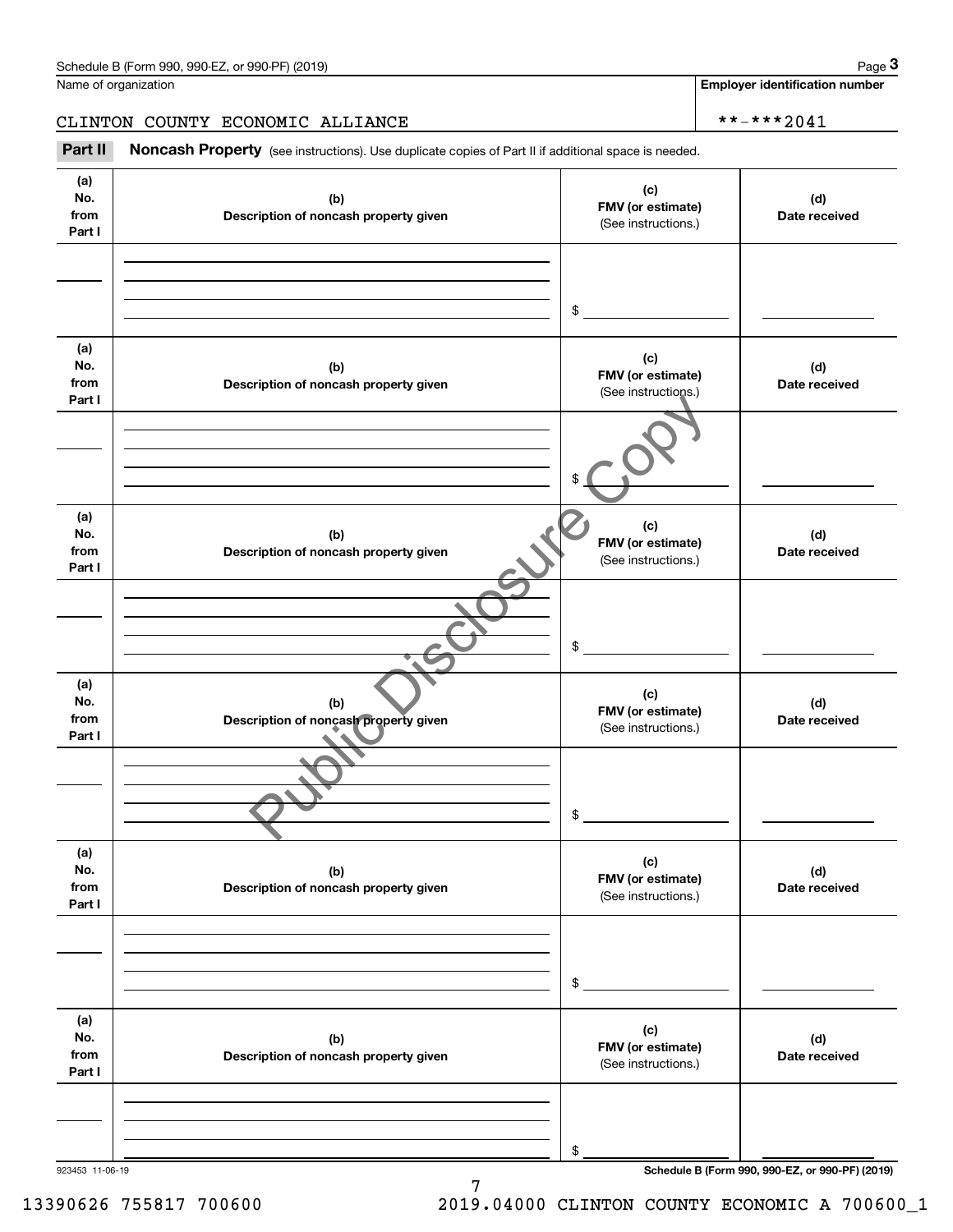| Schedule B (Form 990, 990-EZ, or 990-PF) (2019) | Page |
|-------------------------------------------------|------|
|-------------------------------------------------|------|

|--|--|

|                           | Schedule B (Form 990, 990-EZ, or 990-PF) (2019)                                                                                                              |                      | Page 4                                                                                                                                                         |  |  |  |  |  |
|---------------------------|--------------------------------------------------------------------------------------------------------------------------------------------------------------|----------------------|----------------------------------------------------------------------------------------------------------------------------------------------------------------|--|--|--|--|--|
| Name of organization      |                                                                                                                                                              |                      | <b>Employer identification number</b>                                                                                                                          |  |  |  |  |  |
|                           | CLINTON COUNTY ECONOMIC ALLIANCE                                                                                                                             |                      | **-***2041                                                                                                                                                     |  |  |  |  |  |
| Part III                  | from any one contributor. Complete columns (a) through (e) and the following line entry. For organizations                                                   |                      | Exclusively religious, charitable, etc., contributions to organizations described in section 501(c)(7), (8), or (10) that total more than \$1,000 for the year |  |  |  |  |  |
|                           | completing Part III, enter the total of exclusively religious, charitable, etc., contributions of \$1,000 or less for the year. (Enter this info. once.) \\$ |                      |                                                                                                                                                                |  |  |  |  |  |
| (a) No.                   | Use duplicate copies of Part III if additional space is needed.                                                                                              |                      |                                                                                                                                                                |  |  |  |  |  |
| from<br>Part I            | (b) Purpose of gift                                                                                                                                          | (c) Use of gift      | (d) Description of how gift is held                                                                                                                            |  |  |  |  |  |
|                           |                                                                                                                                                              |                      |                                                                                                                                                                |  |  |  |  |  |
|                           |                                                                                                                                                              | (e) Transfer of gift |                                                                                                                                                                |  |  |  |  |  |
|                           | Transferee's name, address, and ZIP + 4                                                                                                                      |                      | Relationship of transferor to transferee                                                                                                                       |  |  |  |  |  |
|                           |                                                                                                                                                              |                      |                                                                                                                                                                |  |  |  |  |  |
|                           |                                                                                                                                                              |                      |                                                                                                                                                                |  |  |  |  |  |
| (a) No.<br>from<br>Part I | (b) Purpose of gift                                                                                                                                          | (c) Use of gift      | (d) Description of how gift is held                                                                                                                            |  |  |  |  |  |
|                           |                                                                                                                                                              |                      |                                                                                                                                                                |  |  |  |  |  |
|                           |                                                                                                                                                              |                      |                                                                                                                                                                |  |  |  |  |  |
|                           | (e) Transfer of gift                                                                                                                                         |                      |                                                                                                                                                                |  |  |  |  |  |
|                           | Transferee's name, address, and ZIP + 4<br>Relationship of transferor to transferee                                                                          |                      |                                                                                                                                                                |  |  |  |  |  |
|                           |                                                                                                                                                              |                      |                                                                                                                                                                |  |  |  |  |  |
|                           |                                                                                                                                                              |                      |                                                                                                                                                                |  |  |  |  |  |
| (a) No.<br>from<br>Part I | (b) Purpose of gift                                                                                                                                          | (c) Use of gift      | (d) Description of how gift is held                                                                                                                            |  |  |  |  |  |
|                           |                                                                                                                                                              |                      |                                                                                                                                                                |  |  |  |  |  |
|                           |                                                                                                                                                              | (e) Transfer of gift |                                                                                                                                                                |  |  |  |  |  |
|                           |                                                                                                                                                              |                      |                                                                                                                                                                |  |  |  |  |  |
|                           | Transferee's name, address, and $ZIP + 4$                                                                                                                    |                      | Relationship of transferor to transferee                                                                                                                       |  |  |  |  |  |
|                           |                                                                                                                                                              |                      |                                                                                                                                                                |  |  |  |  |  |
| (a) No.<br>from<br>Part I | (b) Purpose of gift                                                                                                                                          | (c) Use of gift      | (d) Description of how gift is held                                                                                                                            |  |  |  |  |  |
|                           |                                                                                                                                                              |                      |                                                                                                                                                                |  |  |  |  |  |
|                           |                                                                                                                                                              |                      |                                                                                                                                                                |  |  |  |  |  |
|                           |                                                                                                                                                              | (e) Transfer of gift |                                                                                                                                                                |  |  |  |  |  |
|                           | Transferee's name, address, and $ZIP + 4$                                                                                                                    |                      | Relationship of transferor to transferee                                                                                                                       |  |  |  |  |  |
|                           |                                                                                                                                                              |                      |                                                                                                                                                                |  |  |  |  |  |
|                           |                                                                                                                                                              |                      |                                                                                                                                                                |  |  |  |  |  |
| 923454 11-06-19           |                                                                                                                                                              |                      | Schedule B (Form 990, 990-EZ, or 990-PF) (2019)                                                                                                                |  |  |  |  |  |

8

13390626 755817 700600 2019.04000 CLINTON COUNTY ECONOMIC A 700600\_1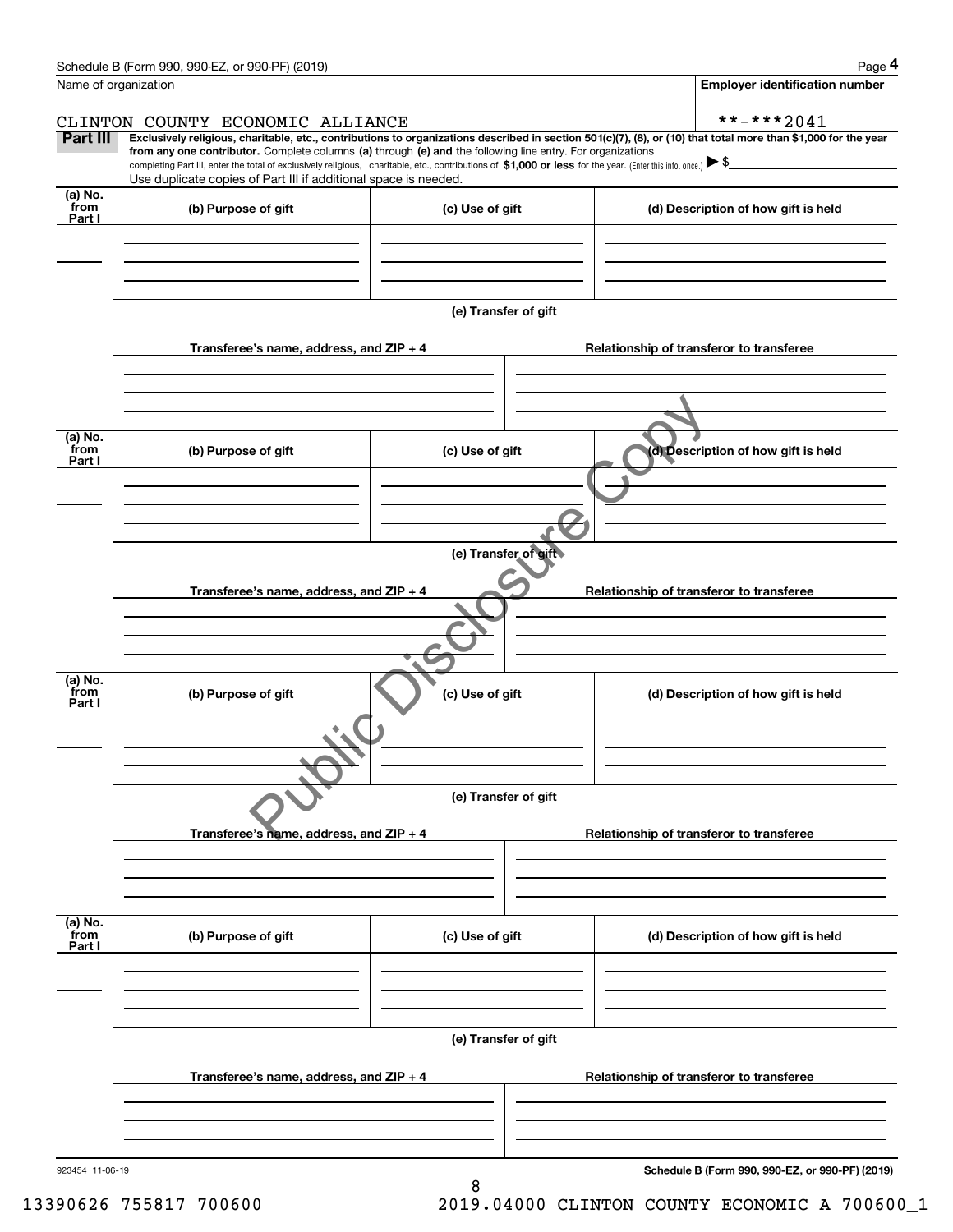| <b>SCHEDULE O</b> |  |  |  |  |  |  |
|-------------------|--|--|--|--|--|--|
|-------------------|--|--|--|--|--|--|

**(Form 990 or 990-EZ)**

Department of the Treasury Internal Revenue Service Name of the organization

## **SCHEDULE O Supplemental Information to Form 990 or 990-EZ**

**Complete to provide information for responses to specific questions on Form 990 or 990-EZ or to provide any additional information. | Attach to Form 990 or 990-EZ. | Go to www.irs.gov/Form990 for the latest information.**

**Open to Public InspectionEmployer identification number 2019**

OMB No. 1545-0047

CLINTON COUNTY ECONOMIC ALLIANCE  $\begin{array}{|c|c|c|c|c|}\hline \text{*} & \text{*}-\text{**}*2041\hline \end{array}$ 

## FORM 990-EZ, PART I, LINE 16, OTHER EXPENSES:

| DESCRIPTION OF OTHER EXPENSES:                                                                          |               | <b>AMOUNT:</b>                         |
|---------------------------------------------------------------------------------------------------------|---------------|----------------------------------------|
| DUES AND SUBSCRIPTIONS                                                                                  |               | 1,273.                                 |
| MARKETING AND PROMOTION                                                                                 |               | 3,506.                                 |
| JANITORIAL                                                                                              |               | 650.                                   |
| OFFICE EXPENSE                                                                                          |               | 1,139.                                 |
| TRAVEL                                                                                                  |               | 289.                                   |
| SERVICE FEES                                                                                            |               | 41.                                    |
| MISCELLANEOUS                                                                                           |               | 273.                                   |
| <b>INSURANCE</b>                                                                                        |               | 2,819.                                 |
| PROGRAM EXPENSES                                                                                        |               | 1,223.                                 |
| TOTAL TO FORM 990-EZ, LINE 16                                                                           |               | 11, 213.                               |
|                                                                                                         |               |                                        |
| OTHER ASSETS:<br>FORM 990-EZ, PART II, LINE 24,                                                         |               |                                        |
| DESCRIPTION                                                                                             | BEG. OF YEAR  | END OF YEAR                            |
| RENT DEPOSIT                                                                                            | 450.          | 450.                                   |
|                                                                                                         |               |                                        |
| FORM 990-EZ, PART II, LINE 26, OTHER LIABILITIES:                                                       |               |                                        |
| DESCRIPTION                                                                                             | BEG. OF YEAR  | END OF YEAR                            |
| DEFERRED REVENUE                                                                                        | 1,664.        | 5,441.                                 |
| FEDERAL WITHHOLDING                                                                                     | 1,045.        | 1,048.                                 |
| FICA                                                                                                    | 608.          | 619.                                   |
| MEDICARE                                                                                                | 127.          | 130.                                   |
| MICHIGAN WITHHOLDING                                                                                    | 828.          | 962.                                   |
| DEFERRED COMPENSATION<br>ACCRUED                                                                        | $\mathbf 0$ . | 6,000.                                 |
| TOTAL TO FORM 990-EZ, LINE 26                                                                           | 4,272.        | 14,200.                                |
| LHA For Paperwork Reduction Act Notice, see the Instructions for Form 990 or 990-EZ.<br>932211 09-06-19 |               | Schedule O (Form 990 or 990-EZ) (2019) |
| 9                                                                                                       |               |                                        |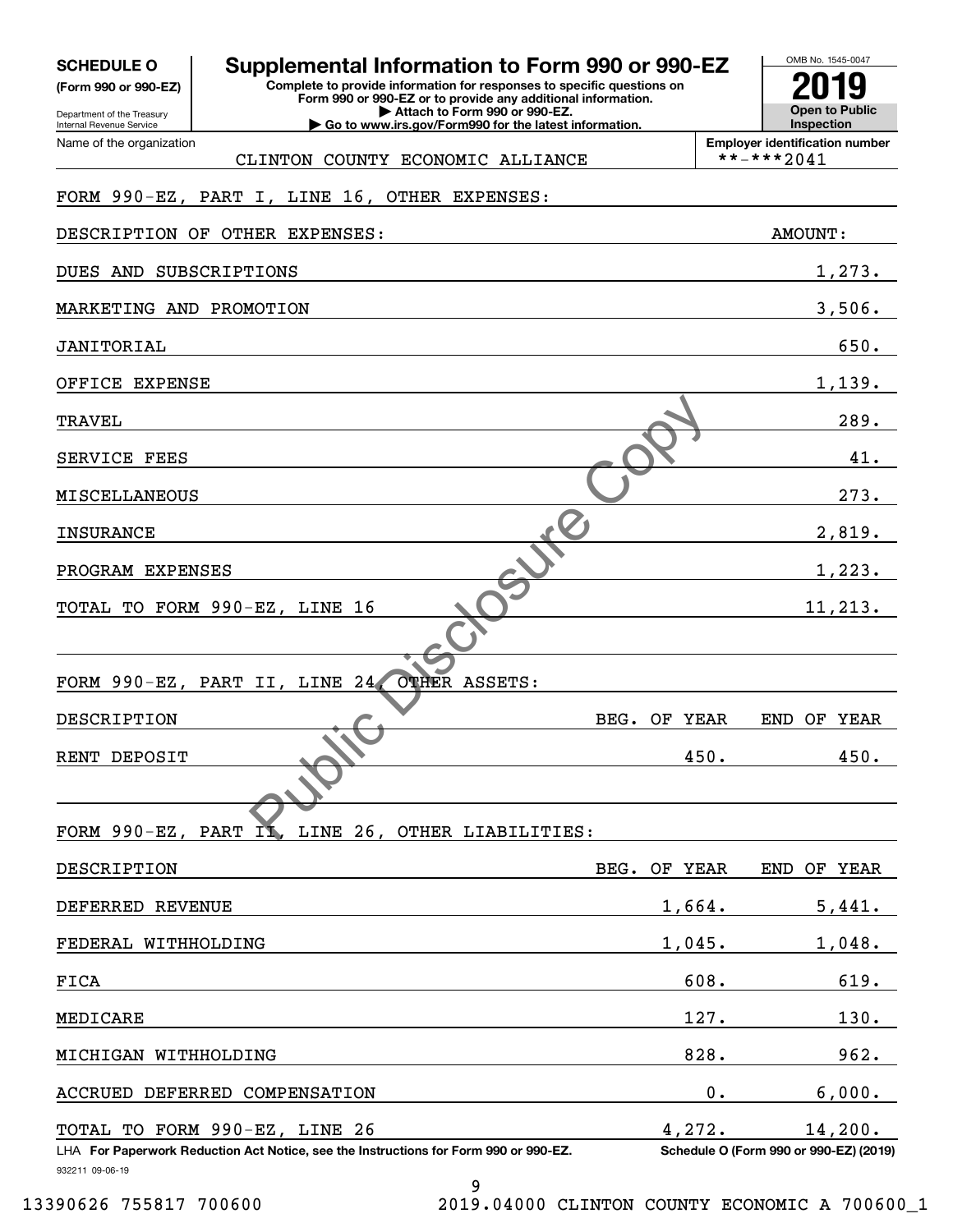FORM 990-EZ, PART III, PRIMARY EXEMPT PURPOSE - CLINTON COUNTY ECONOMIC ALLIANCE IS A NONPROFIT ORGANIZATION CREATED TO INCREASE EMPLOYMENT AND BUSINESS OPPORTUNITIES BY PROMOTING AND ASSISTING WITH THE EXPANSION OF EXISTING COMMERCIAL AND INDUSTRIAL BUSINESSES IN CLINTON COUNTY, CONDUCT STUDIES, DEVELOP LAND USE AND ENCOURAGE THE DEVELOPMENT OF SOUND BUSINESS PLANS BY COUNSELING BUSINESS OWNERS AND MANAGERS, AND TO WORK WITH GOVERNMENTAL AGENCIES TO ASSIST IN THESE DEVELOPMENT EFFORTS. WE WILL EDUCATE THE PUBLIC THROUGH VARIOUS MEDIA SOURCES ABOUT THE ADVANTAGES OF PLANT AND BUSINESS LOCATIONS IN CLINTON COUNTY. ALL PROGRAMS WILL BE DONE IN COOPERATION WITH BOTH PUBLIC AND PRIVATE AGENCIES.

FORM 990-EZ, PART III, LINE 28, PROGRAM SERVICE ACCOMPLISHMENTS: THE CLINTON COUNTY ECONOMIC ALLIANCE IS THE LEAD FACILITATOR ON THE HISTORIC RODNEY B. WILSON CENTER PROJECT IN DOWNTOWN ST. JOHNS. STAFF IS WORKING WITH THE ST. JOHNS AREA PUBLIC SCHOOLS BOARD AND STAFF AND CITY OF ST. JOHNS OFFICIALS TO DETERMINE NEXT STEPS FOR THE BUILDING'S REUSE. INCLUDED IN THOSE ACTIVITIES IS IDENTIFYING REAL ESTATE DEVELOPMENT COMPANIES WITH EXPERIENCE IN MULTIUSE BUILDING ADAPTATION WITH A FOCUS ON HOUSING OPTIONS FOR TODAY'S LIFESTYLES AND WALKABLE COMMUNITY LIVING. E PUBLIC THROUGH VARIOUS MEDIA SOURCES ABOUT THE PUBLIC THROUGH VARIOUS MEDIA SOURCES ABOUT AND BUSINESS LOCATIONS IN CLINTER COUNTY AND PROPERATION WITH BOTH PUBLIC AND PROPERATION WITH BOTH PUBLIC AND PROPERTY CONDUCTED

FORM 990-EZ, PART III, LINE 29, PROGRAM SERVICE ACCOMPLISHMENTS:

CCEA STAFF ASSISTED THE WILSON CENTER AUDITORIUM

RENOVATION COMMITTEE WITH A SUCCESSFUL FUNDRAISING

CAMPAIGN FOR NEW LIGHTING AND OTHER IMPROVEMENTS TOTALING

OVER \$100,000. THE CAMPAIGN STARTED WITH AN INITIAL CAPITAL REGIONAL

10

932212 09-06-19

**Schedule O (Form 990 or 990-EZ) (2019)**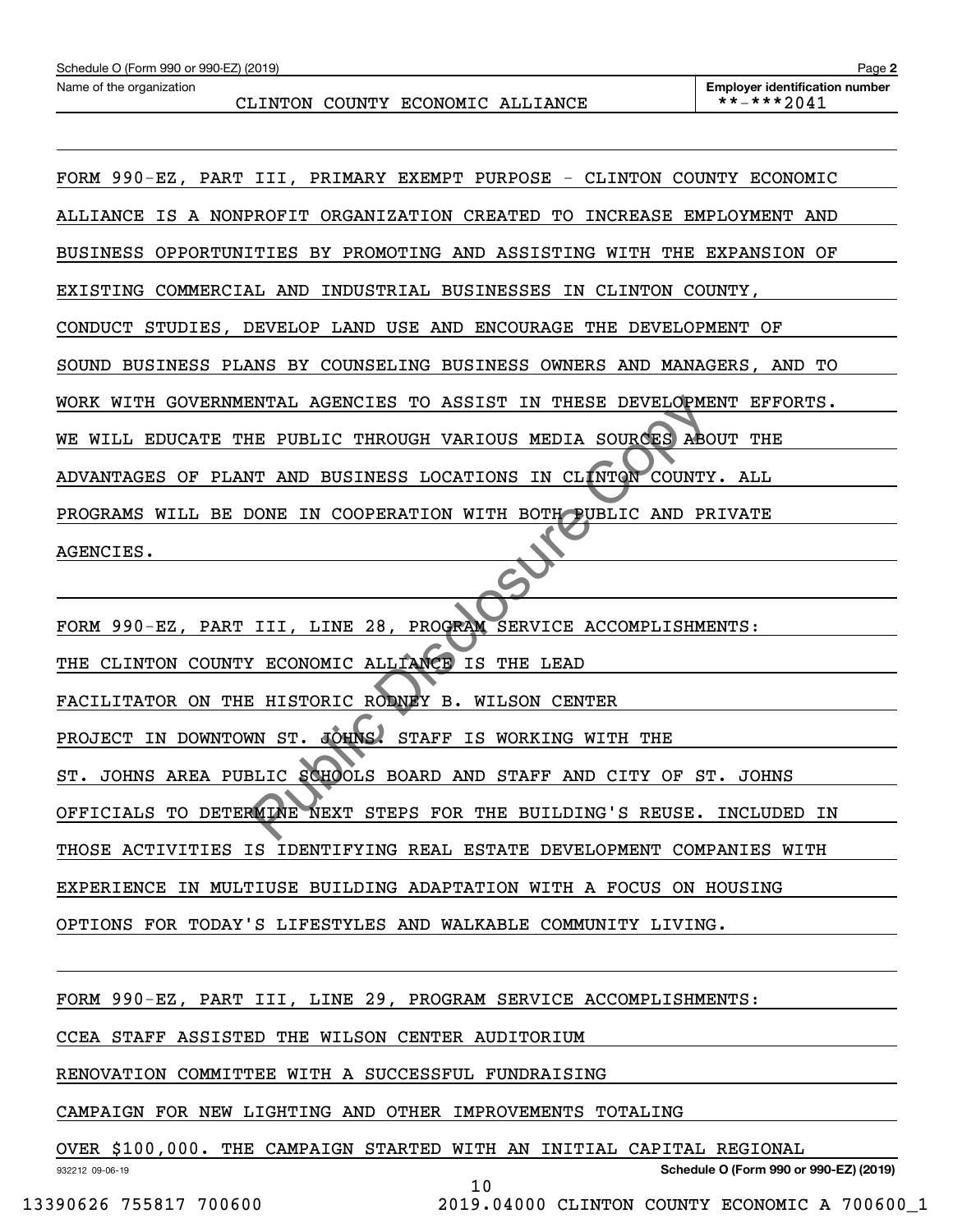| Schedule O (Form 990 or 990-EZ) (2019)                              | Page 2                                              |
|---------------------------------------------------------------------|-----------------------------------------------------|
| Name of the organization<br>CLINTON COUNTY ECONOMIC ALLIANCE        | <b>Employer identification number</b><br>**-***2041 |
| COMMUNITY FOUNDATION \$51,000 MATCHING GRANT OPPORTUNITY THAT WAS   |                                                     |
| FULFILLED WITHIN 60 DAYS THROUGH A MICHIGAN ECONOMIC DEVELOPMENT    |                                                     |
| CORPORATION PUBLIC SPACES COMMUNITY PLACES ONLINE MATCHING GRANT OF |                                                     |
| \$50,000 EFFORT.                                                    |                                                     |
| FORM 990-EZ, PART III, LINE 30, PROGRAM SERVICE ACCOMPLISHMENTS:    |                                                     |
| STAFF FACILITATED AND HOSTED THE INITIAL MEETING OF THE             |                                                     |
| CLINTON INDUSTRIAL COUNCIL. A PRESENTATION FROM MAHLE               |                                                     |
| ENGINE COMPONENTS PLANT MANAGER BRUCE FANDEL WAS THE                |                                                     |
| <b>COMPANIES</b><br>PROGRAM AND WELCOMED 14 REPRESENTATIVES FROM 12 | IN CLINTON                                          |
| COUNTY PARTICIPATED.                                                |                                                     |
|                                                                     |                                                     |
|                                                                     |                                                     |
|                                                                     |                                                     |
|                                                                     |                                                     |
|                                                                     |                                                     |
| $\mathcal{F}_{\mathbf{A}}$                                          |                                                     |
|                                                                     |                                                     |
|                                                                     |                                                     |
|                                                                     |                                                     |
|                                                                     |                                                     |
|                                                                     |                                                     |
|                                                                     |                                                     |
|                                                                     |                                                     |
|                                                                     |                                                     |
|                                                                     |                                                     |
|                                                                     |                                                     |
|                                                                     |                                                     |

932212 09-06-19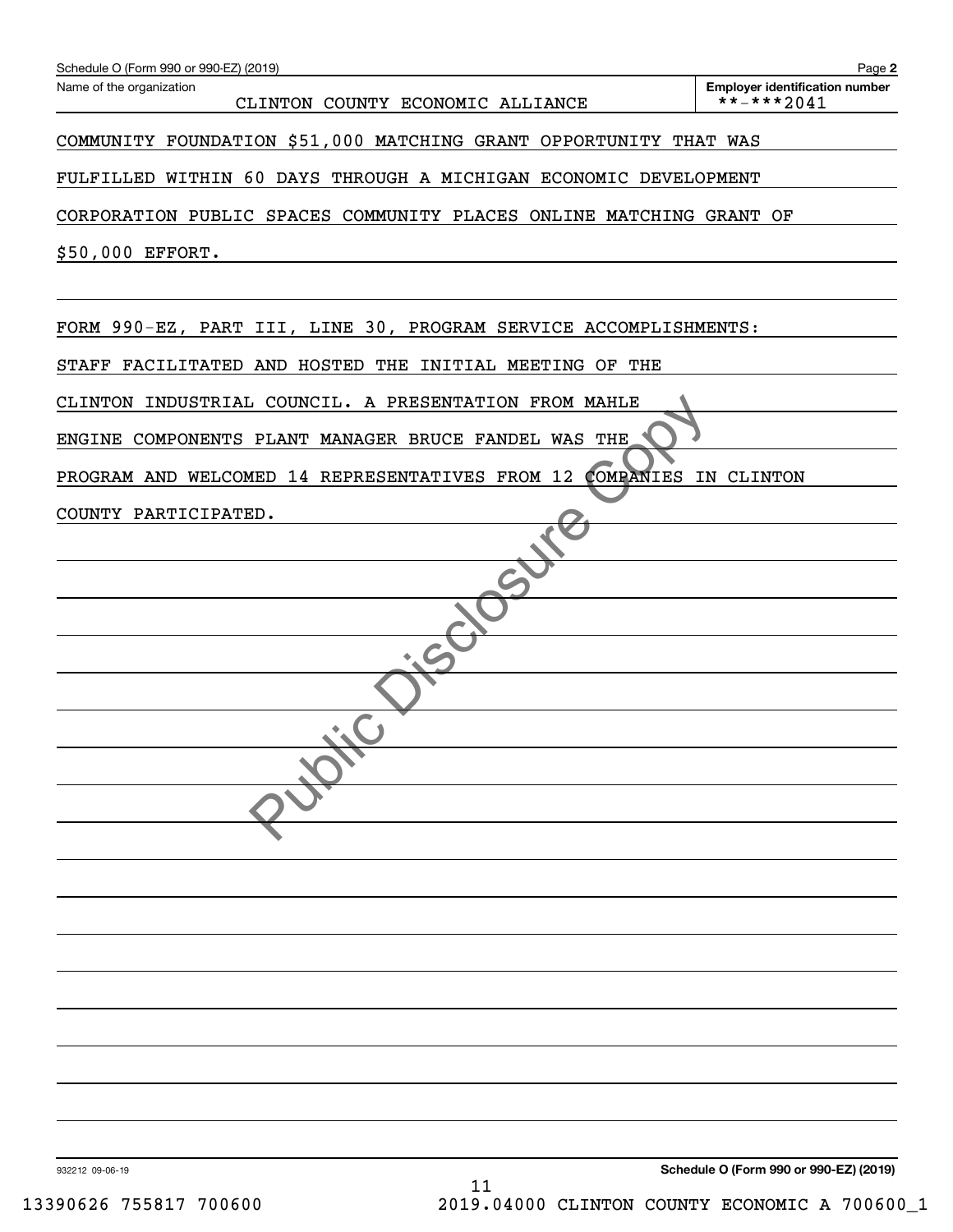| Schedule O (Form 990 or 990-EZ)                                                                                                                 |                                                      |                                                                                     |                                                                                                     | Page 2                                           |
|-------------------------------------------------------------------------------------------------------------------------------------------------|------------------------------------------------------|-------------------------------------------------------------------------------------|-----------------------------------------------------------------------------------------------------|--------------------------------------------------|
| Name of the organization                                                                                                                        |                                                      |                                                                                     | <b>Employer identification number</b>                                                               |                                                  |
| CLINTON COUNTY ECONOMIC ALLIANCE                                                                                                                |                                                      |                                                                                     | **-***2041                                                                                          |                                                  |
| List of Officers, Directors, Trustees, and Key Employees. List each one even if not compensated. (see the instructions for Part IV.)<br>Part IV |                                                      |                                                                                     |                                                                                                     |                                                  |
| (a) Name and title                                                                                                                              | (b) Average hours<br>per week devoted to<br>position | (C) Reportable<br>compensation (Forms<br>W-2/1099-MISC)<br>(If not paid, enter -0-) | (d) Health benefits,<br>contributions to<br>employee benefit<br>plans, and deferred<br>compensation | (e) Estimated<br>amount of other<br>compensation |
| SHAWN MIDDLETON                                                                                                                                 |                                                      |                                                                                     |                                                                                                     |                                                  |
| <b>TRUSTEE</b>                                                                                                                                  | 1.00                                                 | 0.                                                                                  | 0.                                                                                                  | 0.                                               |
| CHARLES OWENS                                                                                                                                   |                                                      |                                                                                     |                                                                                                     |                                                  |
| <b>TRUSTEE</b>                                                                                                                                  | 1.00                                                 | 0.                                                                                  | 0.                                                                                                  | 0.                                               |
| TRAVIS ROBERTS                                                                                                                                  |                                                      |                                                                                     |                                                                                                     |                                                  |
| <b>TRUSTEE</b>                                                                                                                                  | 1.00                                                 | $0$ .                                                                               | 0.                                                                                                  | 0.                                               |
| BRETT WITTENBERG                                                                                                                                |                                                      |                                                                                     |                                                                                                     |                                                  |
| <b>TRUSTEE</b>                                                                                                                                  | 1.00                                                 | $0$ .                                                                               | 0.                                                                                                  | 0.                                               |
| DAVID NORTH                                                                                                                                     |                                                      |                                                                                     |                                                                                                     |                                                  |
| <b>TRUSTEE</b>                                                                                                                                  | 1.00                                                 | $0$ .                                                                               | 0.                                                                                                  | 0.                                               |
| WAYNE PETROELJE, PH.D.                                                                                                                          |                                                      |                                                                                     |                                                                                                     |                                                  |
| <b>TRUSTEE</b>                                                                                                                                  | 1.00                                                 | 0.                                                                                  | 0.                                                                                                  | 0.                                               |
| JIM RUNDELL                                                                                                                                     |                                                      |                                                                                     |                                                                                                     |                                                  |
| <b>TRUSTEE</b>                                                                                                                                  | 1.00                                                 | Đ.                                                                                  | 0.                                                                                                  | 0.                                               |
| RON STEINHORST                                                                                                                                  |                                                      |                                                                                     |                                                                                                     |                                                  |
| <b>TRUSTEE</b>                                                                                                                                  | 1.00                                                 | 0.                                                                                  | 0.                                                                                                  | 0.                                               |
| <b>JIM TEDDER</b>                                                                                                                               |                                                      |                                                                                     |                                                                                                     |                                                  |
| <b>TRUSTEE</b>                                                                                                                                  | 1.004                                                | 0.                                                                                  | 0.                                                                                                  | 0.                                               |
| <b>JENNIFER MARSH</b>                                                                                                                           |                                                      |                                                                                     |                                                                                                     |                                                  |
| <b>TRUSTEE</b>                                                                                                                                  | 1.00                                                 | $0$ .                                                                               | 0.                                                                                                  | 0.                                               |
| CHRISTIAN<br>CARROLL                                                                                                                            |                                                      |                                                                                     |                                                                                                     |                                                  |
| <b>TRUSTEE</b>                                                                                                                                  | 1.00                                                 | 0.                                                                                  | 0.                                                                                                  | 0.                                               |
| DAVE KUDWA                                                                                                                                      |                                                      |                                                                                     |                                                                                                     |                                                  |
| <b>TREASURER</b>                                                                                                                                | 1.00                                                 | 0.                                                                                  | 0.                                                                                                  | 0.                                               |
| CRAIG BISHOP                                                                                                                                    |                                                      |                                                                                     |                                                                                                     |                                                  |
| VICE CHAIRMAN                                                                                                                                   | 1.00                                                 | 0.                                                                                  | 0.                                                                                                  | 0.                                               |
| <b>ALLEN BLOWER</b>                                                                                                                             |                                                      |                                                                                     |                                                                                                     |                                                  |
| IMMEDIATE PAST CHAIRMAN                                                                                                                         | 1.00                                                 | 0.                                                                                  | $0$ .                                                                                               | 0.                                               |
| KATHRYN L. BURKHOLDER                                                                                                                           |                                                      |                                                                                     |                                                                                                     |                                                  |
| <b>CHAIRMAN</b>                                                                                                                                 | 1.00                                                 | $\mathbf 0$ .                                                                       | $0$ .                                                                                               | 0.                                               |
| DRU MITCHELL                                                                                                                                    |                                                      |                                                                                     |                                                                                                     |                                                  |
| PRESIDENT & CEO                                                                                                                                 | 40.00                                                |                                                                                     | $88, 265.$ 14, 216.                                                                                 | 0.                                               |
|                                                                                                                                                 |                                                      |                                                                                     |                                                                                                     |                                                  |
|                                                                                                                                                 |                                                      |                                                                                     |                                                                                                     |                                                  |
|                                                                                                                                                 |                                                      |                                                                                     |                                                                                                     |                                                  |
|                                                                                                                                                 |                                                      |                                                                                     |                                                                                                     |                                                  |
|                                                                                                                                                 |                                                      |                                                                                     |                                                                                                     |                                                  |
|                                                                                                                                                 |                                                      |                                                                                     |                                                                                                     |                                                  |
|                                                                                                                                                 |                                                      |                                                                                     |                                                                                                     |                                                  |
|                                                                                                                                                 |                                                      |                                                                                     |                                                                                                     |                                                  |
|                                                                                                                                                 |                                                      |                                                                                     |                                                                                                     |                                                  |
|                                                                                                                                                 |                                                      |                                                                                     |                                                                                                     |                                                  |
|                                                                                                                                                 |                                                      |                                                                                     |                                                                                                     |                                                  |
|                                                                                                                                                 |                                                      |                                                                                     |                                                                                                     |                                                  |
|                                                                                                                                                 |                                                      |                                                                                     |                                                                                                     |                                                  |
|                                                                                                                                                 |                                                      |                                                                                     |                                                                                                     |                                                  |
|                                                                                                                                                 |                                                      |                                                                                     |                                                                                                     |                                                  |
|                                                                                                                                                 |                                                      |                                                                                     |                                                                                                     |                                                  |
|                                                                                                                                                 |                                                      |                                                                                     |                                                                                                     |                                                  |
|                                                                                                                                                 |                                                      |                                                                                     |                                                                                                     |                                                  |
|                                                                                                                                                 |                                                      |                                                                                     |                                                                                                     |                                                  |
|                                                                                                                                                 |                                                      |                                                                                     |                                                                                                     |                                                  |
|                                                                                                                                                 |                                                      |                                                                                     |                                                                                                     |                                                  |